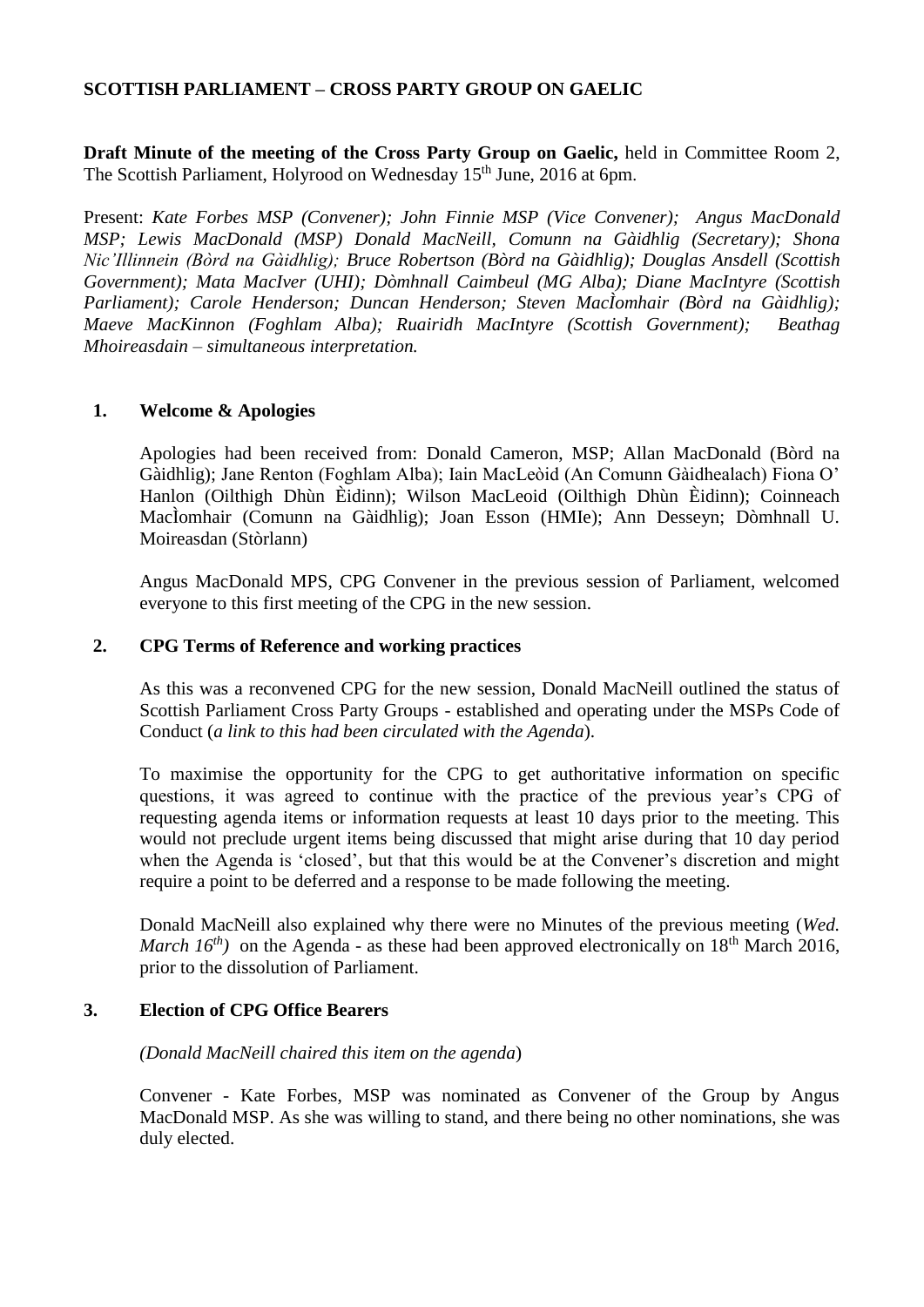Vice Convener - John Finnie, MSP was nominated as Convener of the Group by Lewis MacDonald, MSP. As he was willing to stand, and there being no other nominations, he was duly elected.

Secretary - Donald MacNeill (CnaG), was nominated by Angus MacDonald, MSP. As he was willing to stand, and there being no other nominations, he was duly elected.

### **4. Update from Bòrd na Gàidhlig.**

Shona MacLennan, newly-appointed CEO of Bòrd na Gaidhlig, updated the Group on recent developments relating to the Bòrd and its work.

Staffing: That the new Stiùiriche Foghlam (Education Director) Mona Wilson would be in post from July - an important step forward given the significance of GME to overall Gaelic development. Daibhidh Boag was confirmed as Stiùiriche Leasachaidh (Development Director); Steven MacIver as Head of Marketing and IT; and that recruitment was underway for a Head of Finance post. As well as being an internal role, this latter would also look outwards to cooperation with other organisations.

Bòrd membership: That 5 new Bòrd members had been appointed and would attend their first formal meeting shortly. Joanne Smith, Jim Whannel, Joy Dunlop, Donald MacSween, and Mary MacInnes. It had also been agreed to amend the Bòrd's working practices to incorporate Working Groups aligned with the strategic priorities of the new National Plan, and that these would be opened to key figures from outwith the Bòrd.

New Plan timetable: That the seminar of  $17<sup>th</sup>$  March in Edinburgh, attended by 165 people, provided a good grounding for the new National Plan; and that the University of Edinburgh was examining the impact of the 2<sup>nd</sup> National Plan. The Bòrd would be debating the structure of the new plan, and would incorporate others views. A draft Plan would be circulated for consultation in due course, with the intention being that the Bòrd would approve a new Plan in February 2017, at which point it would go forward for formal approval. In response to a question about the nature of the Working Groups, it was said that the Bòrd were aware of the risks of making such groups too large, and would seek a balance between inclusivity and effective operation.

Bruce Robertson, the Bòrd's Acting Education Director provided an update on the forthcoming Statutory Guidance on Gaelic Medium Education. The Bòrd were delighted to be charged with developing this secondary legislation, particularly given the important provision that all children will have an entitlement to GME providing there is reasonable demand.

A Working Group has been developing the Guidance; it will be considered by Bòrd na Gàidhlig next week (beg. Monday  $20<sup>th</sup>$  June) and will then go to formal consultation. This is expected to run from  $1<sup>st</sup>$  August to  $1<sup>st</sup>$  November. The Bòrd would then analyse, consider and respond to the views received, with the intention being to get Ministerial approval in February 2017. This would be an important milestone in the development of Gaelic and Gaelic education.

Alongside the Guidance itself would be a number of working documents or 'toolkits' for parents and others, intended to facilitate work with Local Authorities and Parental bodies to meet their aspirations.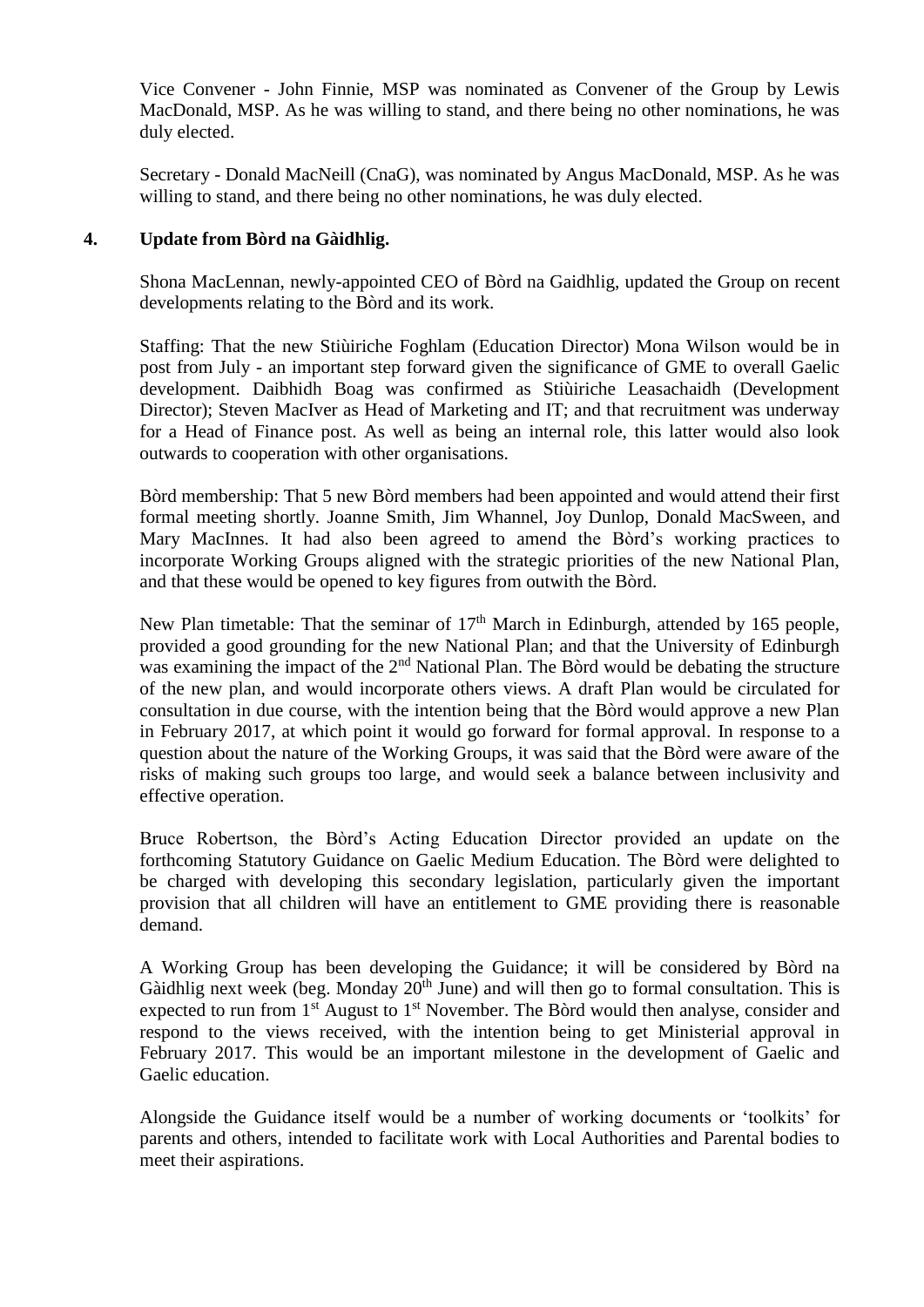John Finnie MSP raised a point about the potential for such Guidance to provoke negative or critical comment in the media, and enquired whether a strategy to address this would be in place. In response Bruce Robertson agreed that this was a risk, and that a communications plan would be developed. While negative comments often made the press, there was no doubt that GME was a real succes, even a victim of its own success, with more parents realising the link between bilingualism and their children's development and attainment.

Angus MacDonald MSP raised a point about Local Authority transport spending in support of GME, with particular reference to cross-boundary movements. In response Bruce Robertson said that one of the key aspirations of the new Guidance would be to encourage greater Local Authority co-operation. It was hoped that jointly-held strategic discussions could see further expansion of GME provision. In particular relation to transport, Mr Robertson said that the Government was keen to protect or even enhance Gaelic Specific Grant spending, which often went towards supporting transport costs.

Màta MacIomhair raised a more general point about the importance of Gaelic having enjoyed cross-party support in the past. He suggested it would be beneficial to try and identify Gaelic spokespersons within each of the political parties at Holyrood. In response John Finnie MSP agreed with the general point, but added that there was a risk this would identify the 'usual suspects' and that a broader support would be welcomed. **It was agreed that the CPG would write to each Party seeking clarification.**

Kate Forbes MSP asked for further clarification about the attainment levels within GME. In response Bruce Robertson said that this had been well-researched in the past and that it was possible to state with some confidence that GME pupils perform at least as well as their (non-GME) peers, and in many instances better. However he said that there were no grounds for complacency - that it was important this attainment level continued into secondary education; and that new Scottish legislation on ehanced early years/childcare provision must also be delivered in a GME context, given the importance of such provision on children's attainment levels.

Carol Henderson asked a question about teacher staffing and recruitment, citing present constraints and asking how enhanced demand might be accommodated. Bruce Robertson agreed with the sentiments expressed, and said that teacher recruitment remained a key objective for the Bòrd, and that they had specific staff focussed on this. While there had never been so many Gaelic teachers in Scotland, there had never been so many pupils either. The secondary curriculum was now being prioritised and that a range of things were in place to boost numbers including: encouraging pupils exiting GME to go to teaching careers; making teacher training courses more accessible via distance learning; and small bursaries being made available to those undertaking GME teacher training.

# **5. Gaelic education conference, Inverness, 2/6/16 - Maeve MacKinnon, Foghlam Alba**

Maeve MacKinnon, Education Scotland provided an update on the above conference. (*A conference summary paper received just prior to the CPG meeting is to be circulated with this Minute*). It was felt this had been a very useful event, with lots of opportunities for participants to raise and discuss issues. These outcomes were still being gathered and would be considered further; the conference materials would go to the Education Scotland website; the powerpoint presentations made were already posted there; and that a participant survey was underway.

Education Scotland and Bòrd na Gàidhlig were to meet to discuss next steps once all of this work had been concluded.